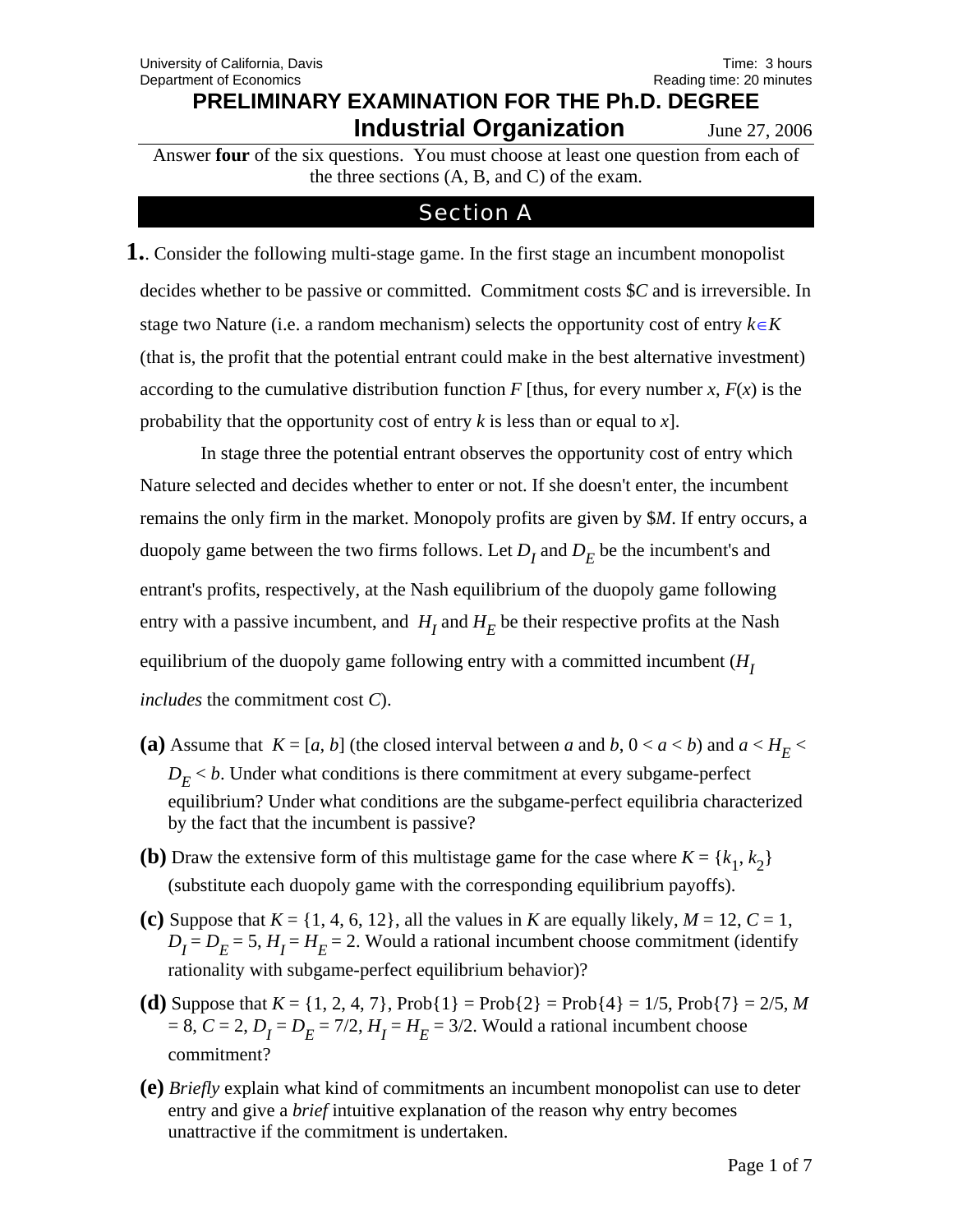**2.** There is a large number *N* of consumers, with identical preferences but different incomes. Incomes are uniformly distributed in the interval [0,1]. There are two possible quality levels for the good: H (high) and L (low). Each consumer buys at most one unit of at most one good. A consumer with income  $t \in [0,1]$  has the following utility function:

if she does not buy the good  
\n
$$
\begin{cases}\nt & \text{if she does not buy the good} \\
U(k)[t - p_k] & \text{if she buys one unit of a good of quality k \in \{L, H\} at price p_k\n\end{cases}
$$

Use the following notation:  $x = U(H)$  and  $y = U(L)$  and assume that  $x = 10$ ,  $y = 2$  and  $N = 1,200$ .

There are two firms, A and B. For both firms the cost of producing a low quality good is zero. For firm A the unit cost of producing a high quality good is constant and equal to 0.3. For firm B the unit cost of producing high quality is constant and equal to 0.4. Find **all** the (pure-strategy) subgame-perfect equilibria of the following two games.

**GAME 1** The two firms play the following two-stage game. In stage 1 they simultaneously decide whether to produce high quality or low quality. In stage 2, after having observed the stage 1 choices of both firms, they simultaneously choose prices (Bertrand competition). Assume that if the two firms have both chosen high quality then the Bertrand-Nash equilibrium (BNE) is given by both prices equal to the higher of the two costs with firm A serving the whole market.

**GAME 2** The two firms play the following two-stage game. In stage 1 they simultaneously decide whether to produce high quality or low quality. In stage 2, after having observed the stage 1 choices of both firms, they simultaneously choose output levels (Cournot competition).

Recall that if 
$$
A = \begin{pmatrix} a & b \\ c & d \end{pmatrix}
$$
 then  $A^{-1} = \begin{pmatrix} \frac{d}{ad - bc} & -\frac{b}{ad - bc} \\ -\frac{c}{ad - bc} & \frac{a}{ad - bc} \end{pmatrix}$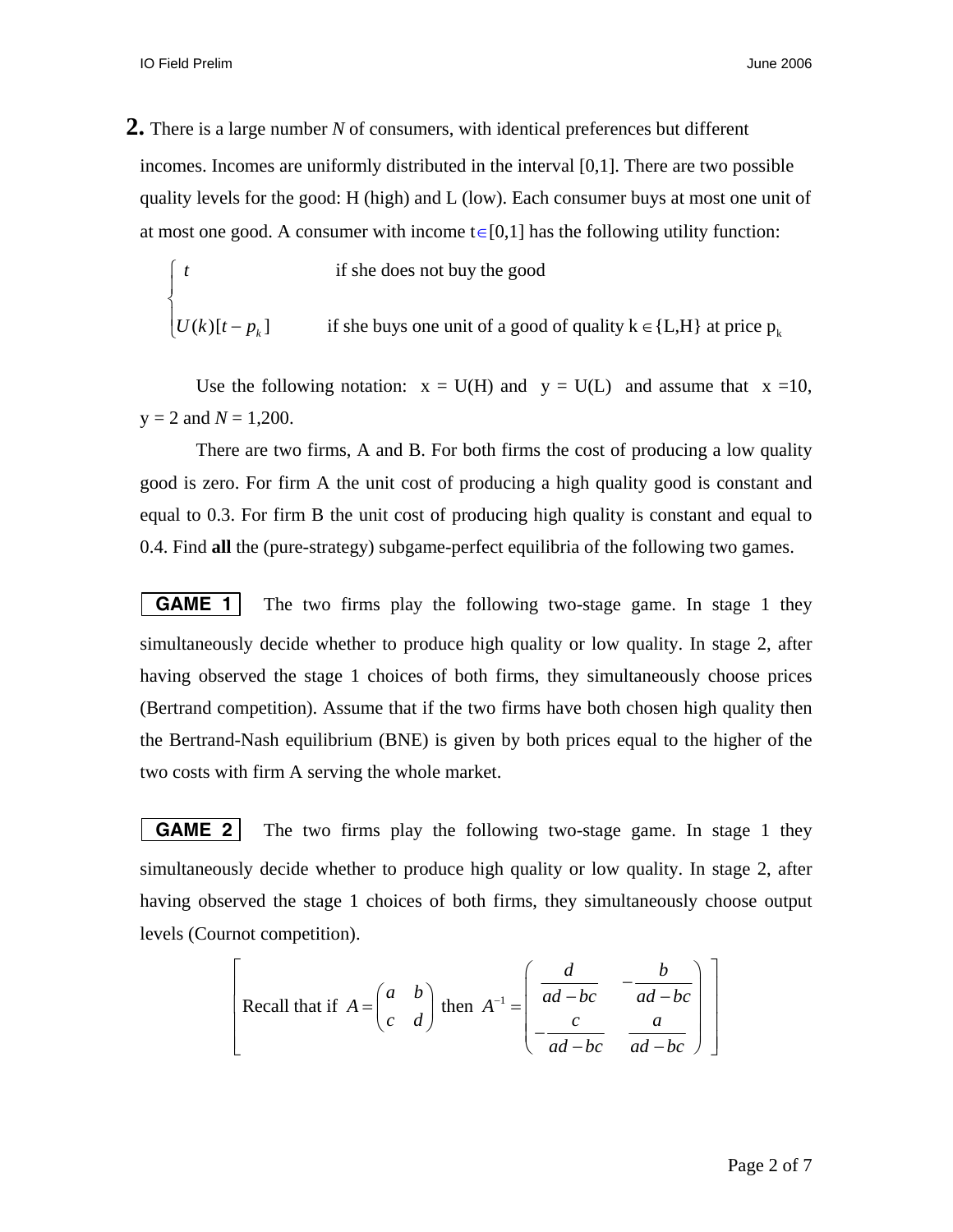### Section B

**3.** Consider an industry with two firms that produce a homogeneous product.

a. The prices charged by the two firms are highly correlated over time. An economist points to this fact as proof that the two firms are colluding. Do you agree? Why?

b. Suppose you observe marginal costs (or a good proxy for). How could you test if the firms are colluding?

c. If the firms are colluding, how could you test if the collusion follows a pattern predicted by any particular theory? (you can choose any reasonable theory of collusion you like) Your tests can rely on existing work, but be clear about what data you are using, specifically how you plan to use the data, precisely what you are testing, and what are the alternative hypotheses.

d. Now assume that you do not observe marginal costs. Without any additional assumptions can you empirically identify the degree of market power in this industry? Explain. (Hint: it may help to demonstrate the identification problem using a graph or using linear demand and cost functions and the associated profit maximization condition.)

e. List two possible sets of assumptions that would allow you to identify the degree of market power. Explain.

f. Now suppose you are trying to estimate the demand system for a differentiated products industry. What are the difficulties of estimating the own- and cross-price demand elasticities?

g. Briefly describe/outline methods available to solve two of the problems you named in (f).

h. This is a general IO question. Analyze this "email strategy" for lowering gasoline prices:

"For the rest of this year, DON'T purchase ANY gasoline from the two biggest companies (which now are one), EXXON and MOBIL. If they are not selling any gas, they will be inclined to reduce their prices. If they reduce their prices, the other companies will have to follow suit.

But to have an impact, we need to reach literally millions of Exxon and Mobil gas buyers. It's really simple to do! Now, don't wimp out at this point..."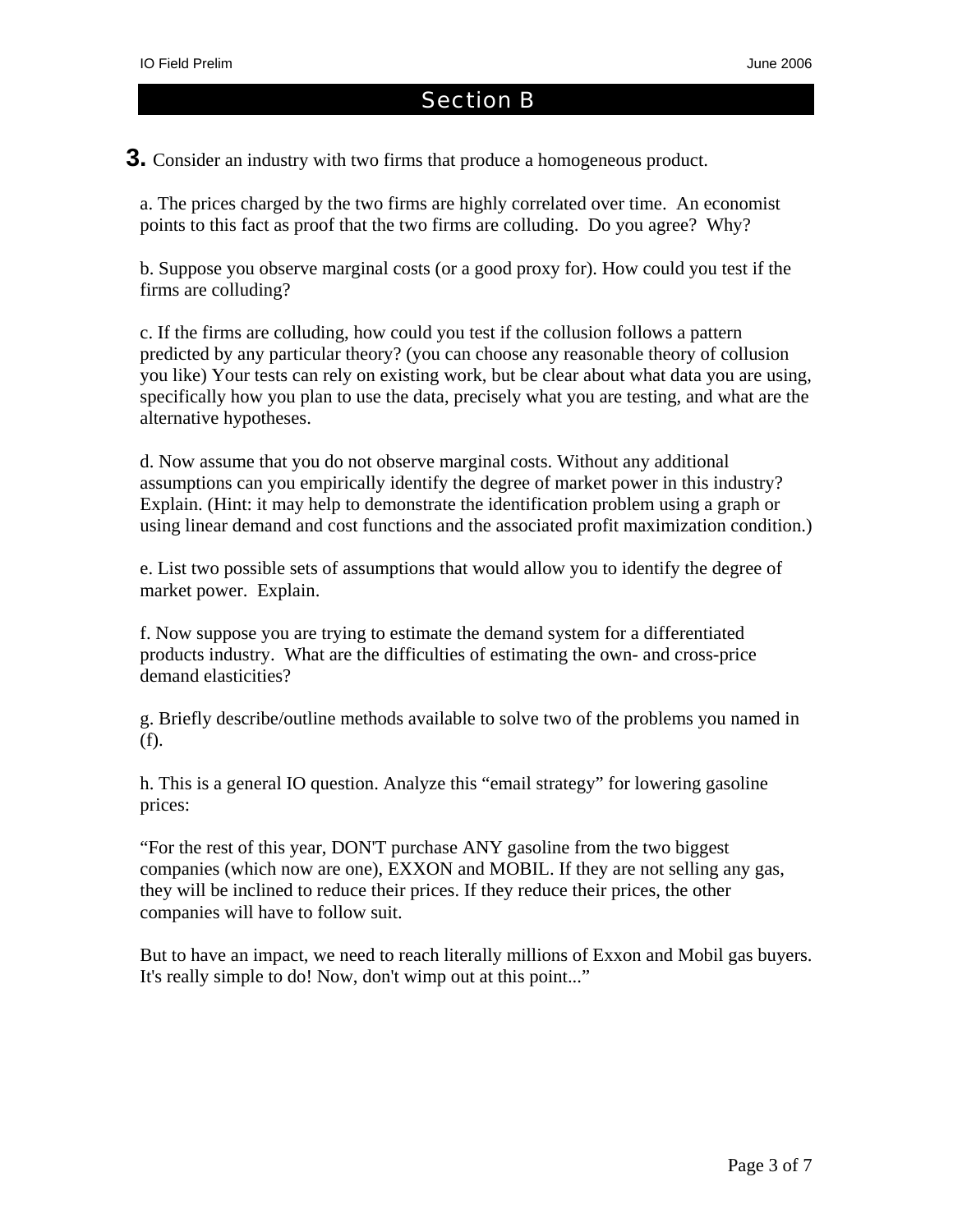**4.** This question deals with Ellison (Rand '84) and Borenstein and Shepard (Rand '96). Both of these papers empirically test the validity of certain theoretical models of collusion.

#### **Set up**

a. Briefly describe the Rotemberg-Saloner and Green and Porter models of tacit collusion. Pay particular attention to what is known by the firms and the behavior of demand. Also, characterize the movements of price in the market.

b. Discuss the main differences between the RS/HH and GP models. Is the nature of "price wars" the same in the two classes of models? If not, how do price wars differ and what within the theoretical models generates this difference?

c. Closely related to the Rotemberg and Saloner model is the Haltiwanger and Harrington model. Briefly discuss how the Haltiwanger and Harrington model differs from the Rotemberg and Saloner model.

### **Borenstein and Shepard**

d. What empirical prediction of the RS/HH models do Borenstein and Shepard test? Explain why this prediction is inconsistent with a model of pricing with switching costs.

e. Describe the context of the paper: What is the industry? What are the data? Is this a good setting to test the RS/HH model?

f. How do the authors propose to test the theory? Describe the empirical model. Is the model structural or reduced form? What is the dependent variable? What is/are the main independent variables of interest?

g. What econometric difficulties are implied by the prediction that current margins should be correlated with expected future prices and quantities? How do the authors deal with these problems? Be as detailed as possible.

#### **Ellison**

h. What empirical predictions of the RS/HH and the GP models does Ellison test?

i. Describe the context of the paper: What is the industry? What are the data? What characterizes equilibrium prices in this industry? *A priori*, which theory seems to be most consistent with the industry and the data (and why)?

j. How does the author propose to test the two theories? Is the model structural or reduced form? What is(are) the dependent variable(s). Are all of the dependent variables observed?

k. What alternative explanation does Ellison have to deal with? Can he completely rule this out?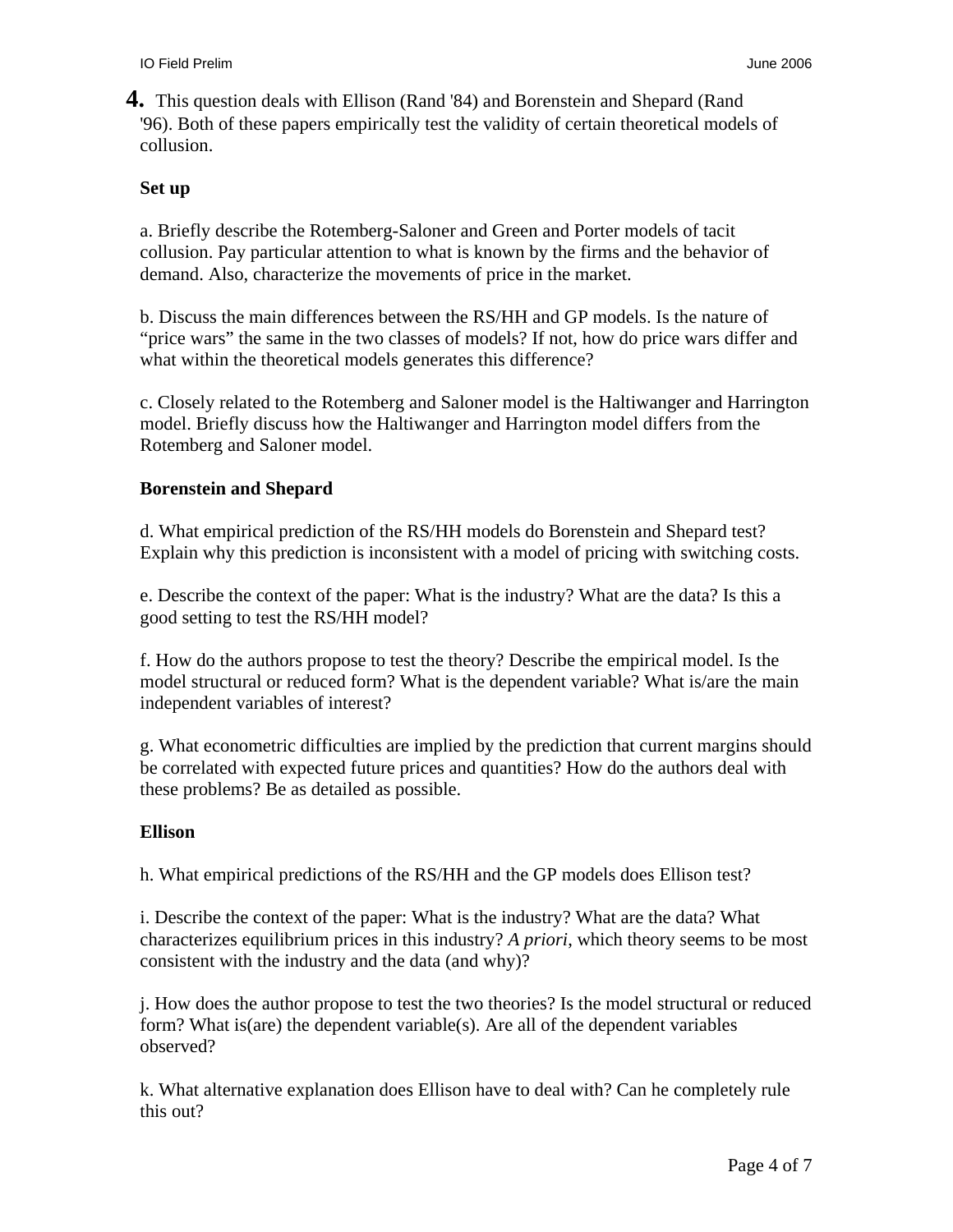l. This is a general IO question. Analyze this "email strategy" for lowering gasoline prices (answer only once):

"For the rest of this year, DON'T purchase ANY gasoline from the two biggest companies (which now are one), EXXON and MOBIL. If they are not selling any gas, they will be inclined to reduce their prices. If they reduce their prices, the other companies will have to follow suit.

But to have an impact, we need to reach literally millions of Exxon and Mobil gas buyers. It's really simple to do! Now, don't wimp out at this point..."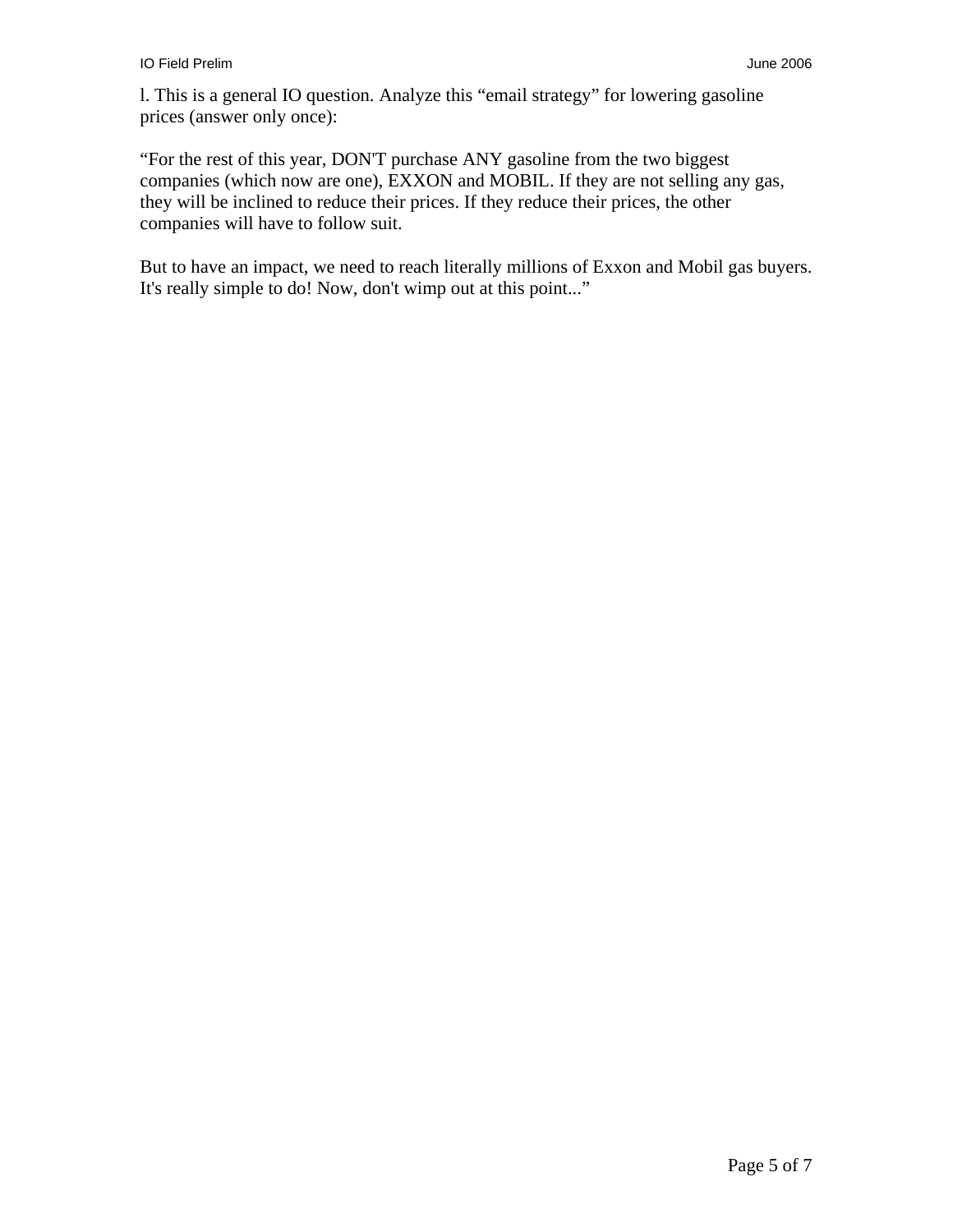# Section C

- **5.** A regulated firm has a marginal cost function MC(Q) (not constant) and fixed costs F. The regulator decides to allow the firm to price discriminate to cover its fixed costs. Inverse demand is P(Q).
	- a) Show whether 1<sup>st</sup> degree price discrimination is efficient in this case. Which mechanism we studied is closest to  $1<sup>st</sup>$  degree price discrimination? Explain how that mechanism works.
	- b) Discuss the efficiency of the following scheme: the firm is allowed to capture fraction  $k(Q)$  of the surplus created by the  $Q<sup>th</sup>$  unit sold? Note: surplus created by the Q<sup>th</sup> unit is P(Q)–MC(Q). Assume k(Q) is a known, non-constant function, and that  $0 < k < 1$  for all Q. What condition needs to be satisfied to induce the firm to produce?
	- c) Discuss the efficiency of the following scheme: the firm is allowed to capture fraction m( $Q^*$ ) of the surplus created by the  $Q^{\text{th}}$  unit sold, where  $Q^*$  is the total output of the firm? Surplus is as defined above. Assume  $m(Q)$  is a known, nonconstant function, and that  $0 \le m \le 1$  for all Q\*, and that dm/dQ\*>0.